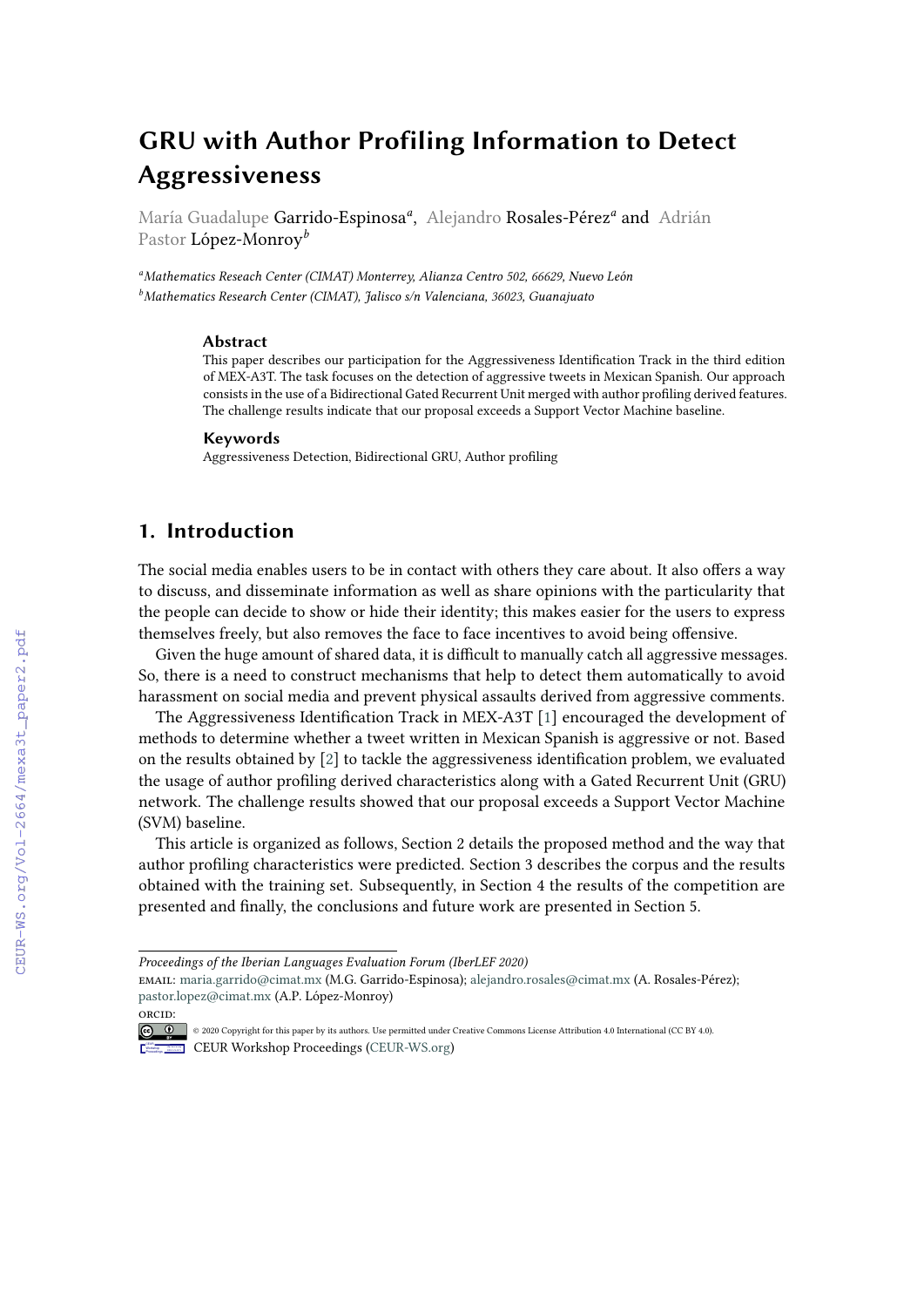

<span id="page-1-0"></span>**Figure 1:** Diagram of architecture proposed to detect aggressive tweets.

# <span id="page-1-1"></span>**2. System**

We preserved all the content words in the tweets. To tokenize, all punctuation marks were removed, converting the text into space separated sequences of words. These sequences were split into a list of tokens to form a vocabulary. Each word in the vocabulary is represented as a vector with a pretrained word embeddings. We used FastText embeddings from Spanish Billion Word Corpus [\[3\]](#page-5-0) of size 300.

A bi-directional GRU model using words as inputs is proposed, this model is combined with the predictions on gender and occupation of users (using a reference model and using a one-hot-encoding). Then a ReLU activation is applied, followed by a dropout, and a dense layer for making predictions; Fig. [1](#page-1-0) shows the architecture diagram. At the end, the model considered only the gender and Sciences-Student occupation categories (the remaining categories were discarded by a  $\chi^2$  criterion).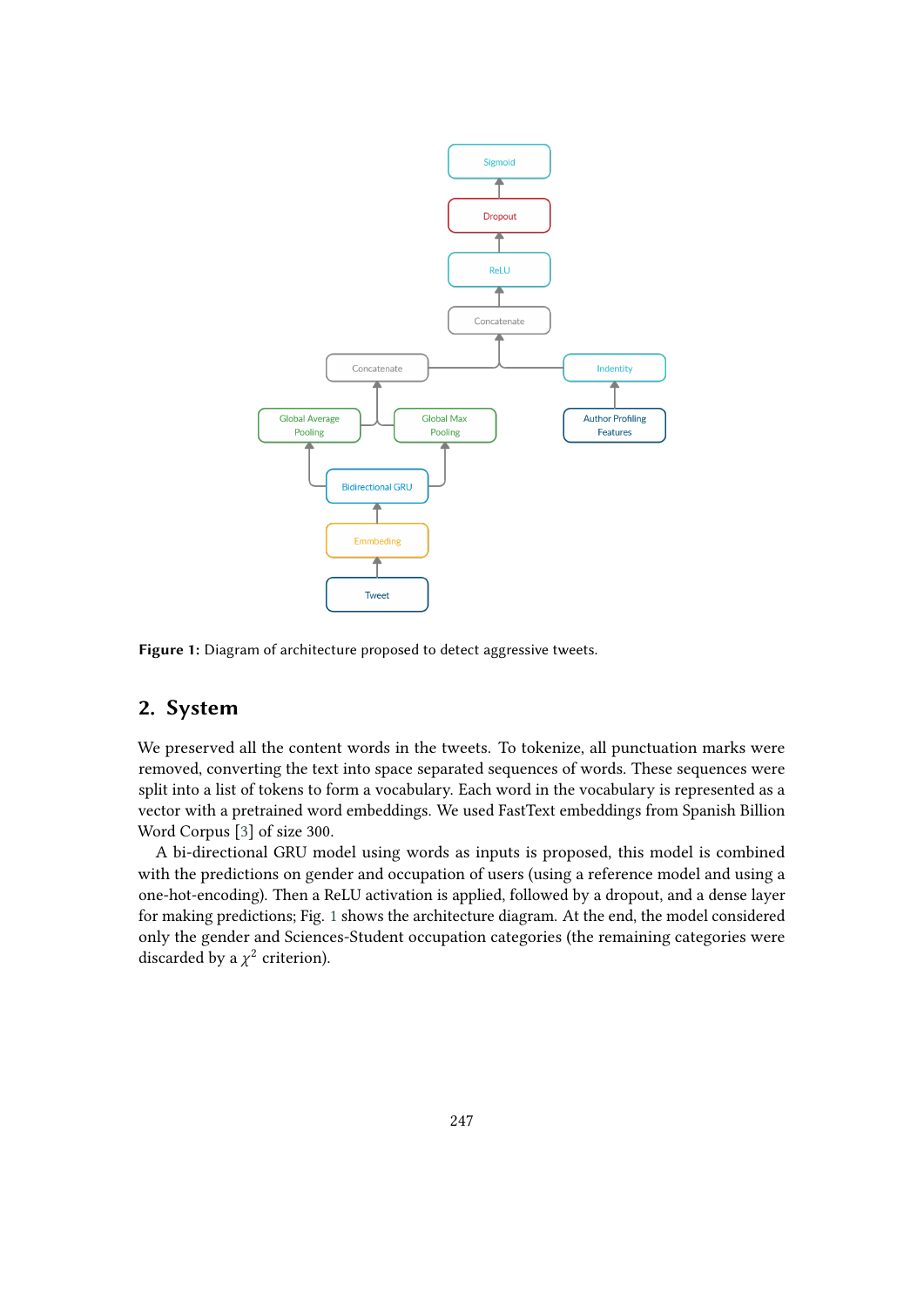### **2.1. Bidirectional Gated Recurrent Unit**

The bidirectional recurrent neural networks perform better on certain tasks where the order is meaningful and are frequently used on natural language processing [\[4\]](#page-5-1).

The Bidirectional GRU is formed by two regular GRU, each of which processes the input sequence in one direction, left-to-right and right-to-left, and then it merges their representations. By proceeding in this way, the Bidirectional GRU can capture patterns that might be pass over by a unidirectional GRU.

A regular GRU calculates each hidden state  $h_t$  as follows:

| $z_t = \sigma(W_z x_t + U_z h_{t-1})$     | (Update Gate) |
|-------------------------------------------|---------------|
| $r_t = \sigma(W_r x_t + U_r h_{t-1})$     | (Reset Gate)  |
| $h_t = tanh(Wx_t + U(r_t \odot h_{t-1}))$ | (Candidate)   |
|                                           |               |

$$
h_t = (1 - z_t) * h_{t-1} + z_t * \tilde{h}_t
$$
 (Output)

where  $W_z$ ,  $U_z$ ,  $W_r$ ,  $U_r$ ,  $W$  and  $U$  are the parameters to be learned in the training phase. The function  $\sigma$  is the logistic sigmoid function and  $\circ$  is the element-wise multiplication [\[5\]](#page-5-2).

The method proposed in this work uses a Bidirectional GRU network with  $\hat{h}_t = \overrightarrow{h_t} + \overleftarrow{h_t}$  as the way of merging the two GRUs.

### **2.2. Author Profiling features**

In order to introduce more information to the model, we used the Mexican corpus for author profiling from MEX-A3T 2019 [\[6\]](#page-5-3) to predict three labels: gender, place of residence, and occupation, where we considered a different model for each label. The occupation label has eight classes: *arts, student, social, sciences, sports, administrative, health, and others,* while the place of residence has six classes: *north, northwest, northeast, center, west, and southeast*.

We adopted the n-gram ensemble approach proposed by [\[7\]](#page-5-4) for each one of the attributes to forecast with a little variation in the size of n-grams. The n-gram ensemble approach involves four steps: the first extracts groups of n-grams of size one to three at word level and size three to five at character level. In the second step, for each group, the best n-grams are selected using  $\chi^2$  criterion. This process led to choose the best five thousand, two thousand, and thousand n-grams at word level, and the best two thousand, three thousand, and five thousand at character level. All of them are concatenated in the third step and used to classify with a SVM in the fourth step.

Once the prediction is done, the one-hot-encoding is applied to each label, and the resulting features are further filtered with the  $\chi^2$  criterion to select the best three features. This process leaved three author profiling features: gender, student, and sciences occupation.

### **3. Experimental Settings and Preliminary Evaluation**

In this section we describe the corpus provided by the organizers, the partitions used to make experiments, the architecture used, and the preliminary results obtained. Table [1](#page-3-0) shows the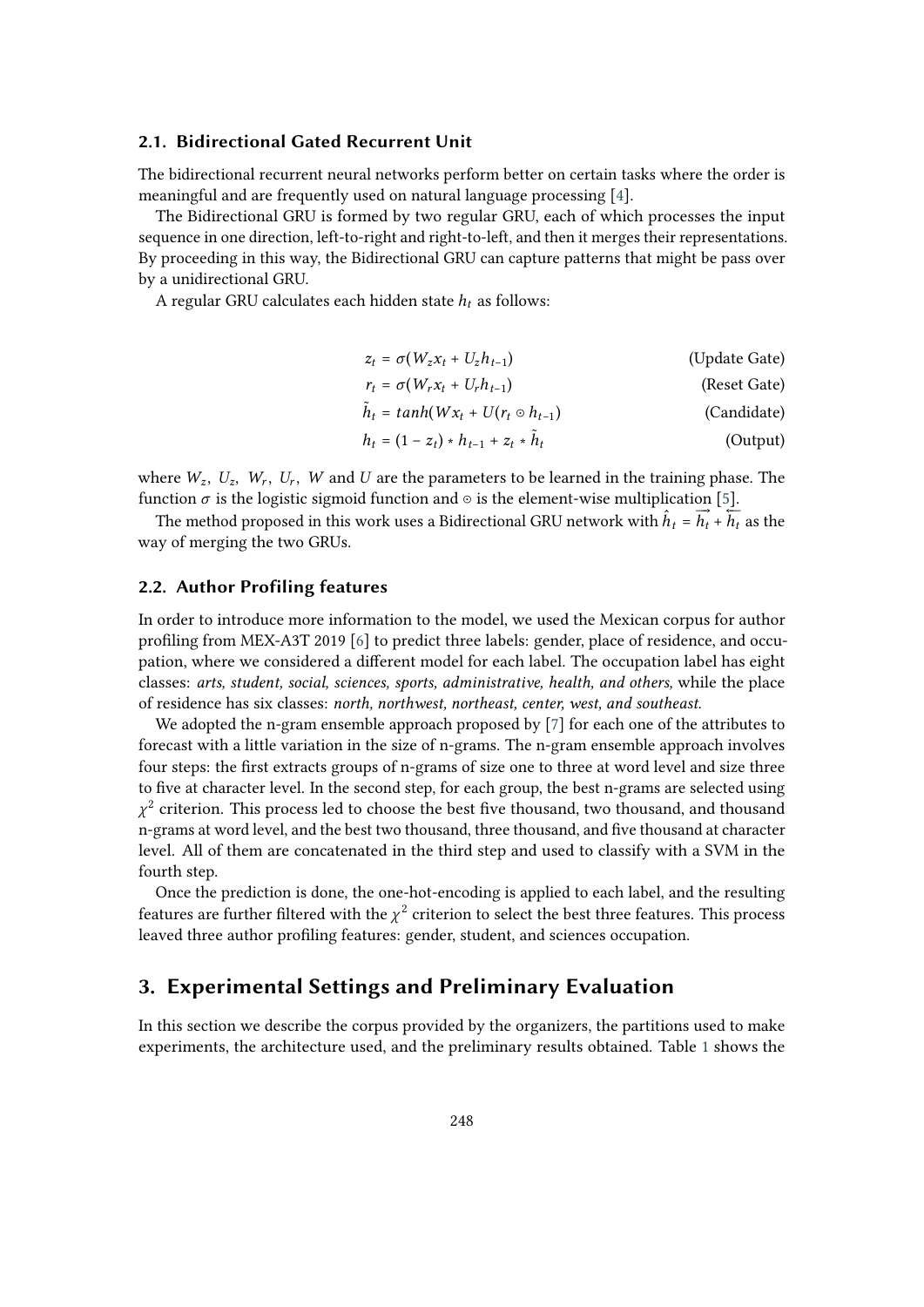<span id="page-3-0"></span>**Table 1** MEX-A3T corpus distribution

| Class          | Train | Percent. | Test  |
|----------------|-------|----------|-------|
| Non-aggressive | 5.222 | 71.2%    |       |
| Aggressive     | 2,110 | 28,8%    |       |
| Total          | 7,332 | 100%     | 3,143 |

### **Table 2**

<span id="page-3-1"></span>F1 scores in the validation stage

| <b>Added Features</b>     | F1-score (agressive class) |
|---------------------------|----------------------------|
| None                      | 0.7256                     |
| Gender, Sciences, Student | 0.7311                     |
| Gender, Sciences          | 0.7328                     |

tweets distribution in the training and test set

To perform experiments, we made a partition with the 7,332 samples set: 70% was taken to train, 10% to validate, and 20% to test. Fig. [1](#page-1-0) shows the architecture of our Bidirectional GRU model. The embedding layer outputs an embedding vector of size 86 × 300 and feeds a Bidirectional GRU layer with 128 hidden units. Next, a global max pooling layer and a global average pooling layer flatten the Bidirectional GRU output by taking the average and max value, both of them are concatenated into a vector of size  $1 \times 256$ .

In other channel, the author profiling features feed a dense layer with identity activation and with 16 hidden units. The outcome of this layer is concatenated with the pooling outcome and form a vector of size  $1 \times 272$ . It is then passed to another layer with ReLU activation and 64 units. Before the final prediction, a dropout layer with a rate of 0.10 is used to regularize the network.

Table [2](#page-3-1) shows the results obtained by the method described in Section [2](#page-1-1) at the validation stage. The F1 obtained with the fusion of gender, sciences, and bi-GRU features is slightly better than the model that incorporates student variable but is nearly a point better than the method without author profiling features.

### **4. Competition Results**

In this section we will present our results in the competition. Table [3](#page-4-0) lists the final rankings for the challenge in the aggressiveness detection task. DeepMath-1 corresponds to the experiment with gender and sciences while DeepMath-2 also includes the student trait. They ranked ninth and tenth correspondingly.

# **5. Conclusions and future work**

In this paper, we reported our participation in the MEX-A3T 2020 project to classify aggressive and non-aggressive tweets written in Mexican Spanish. We proposed a Bidirectional GRU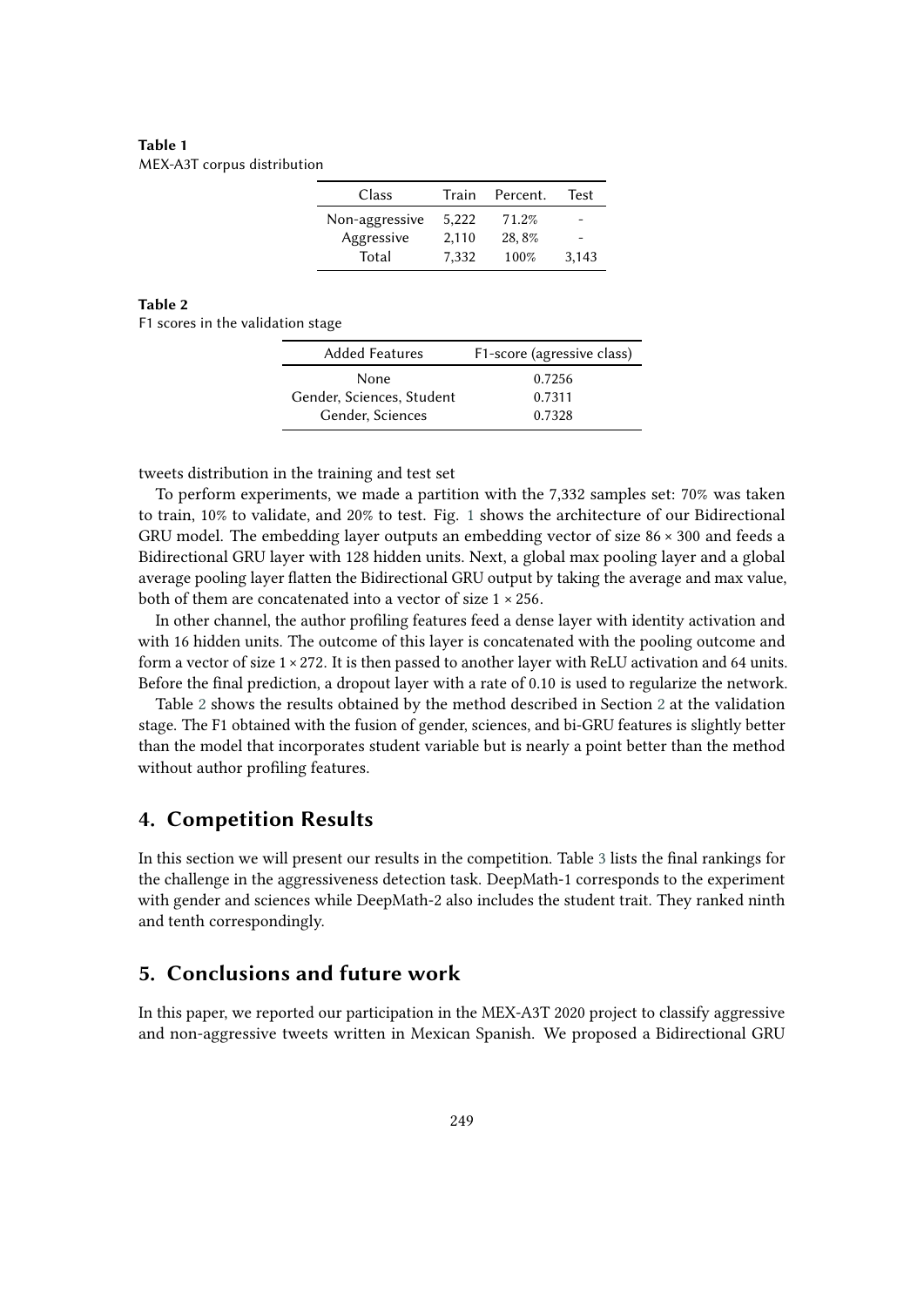<span id="page-4-0"></span>**Table 3** Final scores of aggressiveness detection task

| Rank           | Team Name           | F1-score (agressive class) |
|----------------|---------------------|----------------------------|
| 1              | CIMAT-1             | 0.7998                     |
| $\overline{2}$ | CIMAT-2             | 0.7971                     |
| 3              | $UPB-2$             | 0.7969                     |
| $\overline{4}$ | UAC <sub>h</sub> -2 | 0.7720                     |
| 5              | <b>INGEOTEC</b>     | 0.7468                     |
| 6              | Idiap-UAM-1         | 0.7255                     |
|                | Baseline (Bi-GRU)   | 0.7124                     |
| 7              | Idiap-UAM-2         | 0.7066                     |
| 8              | UAC <sub>h-1</sub>  | 0.7062                     |
| 9              | DeepMath-1          | 0.7001                     |
| 10             | DeepMath-2          | 0.6957                     |
|                | Baseline (BoW-SVM)  | 0.6760                     |
| 11             | UMUTeam-2           | 0.6727                     |
| 12             | Intensos-1          | 0.6619                     |
| 13             | UMUTeam-3           | 0.6516                     |
| 14             | UGalileo-2          | 0.6388                     |
| 15             | UGalileo-1          | 0.6387                     |
| 16             | <b>ITCG-SD</b>      | 0.6080                     |
| 17             | UMUTeam-1           | 0.5892                     |
| 18             | $UPB-1$             | 0.3437                     |
| 19             | Intensos-2          | 0.2515                     |

at word level with author profiling information. The results showed that the use of extra information as gender and sciences occupation allows us to get a better performance than those obtained without author profiling features. The competition results also showed that the proposed method was able to outperform the BoW-SVM baseline provided by the organizers as well as several proposed methods by other competitors.

Future work includes conducting experiments with Bidirectional GRU at the character level to capture dependencies in text missed by the one at the word level.

# **Acknowledgments**

First author would like to thank CONACyT for financial support through scholarship number 718246.

# **References**

[1] M. E. Aragón, H. Jarquín, M. Montes-y Gómez, H. J. Escalante, L. Villaseñor-Pineda, H. Gómez-Adorno, G. Bel-Enguix, J.-P. Posadas-Durán, Overview of MEX-A3T at IberLEF 2020: Fake News and Aggressiveness Analysis in Mexican Spanish, in: Notebook Papers of